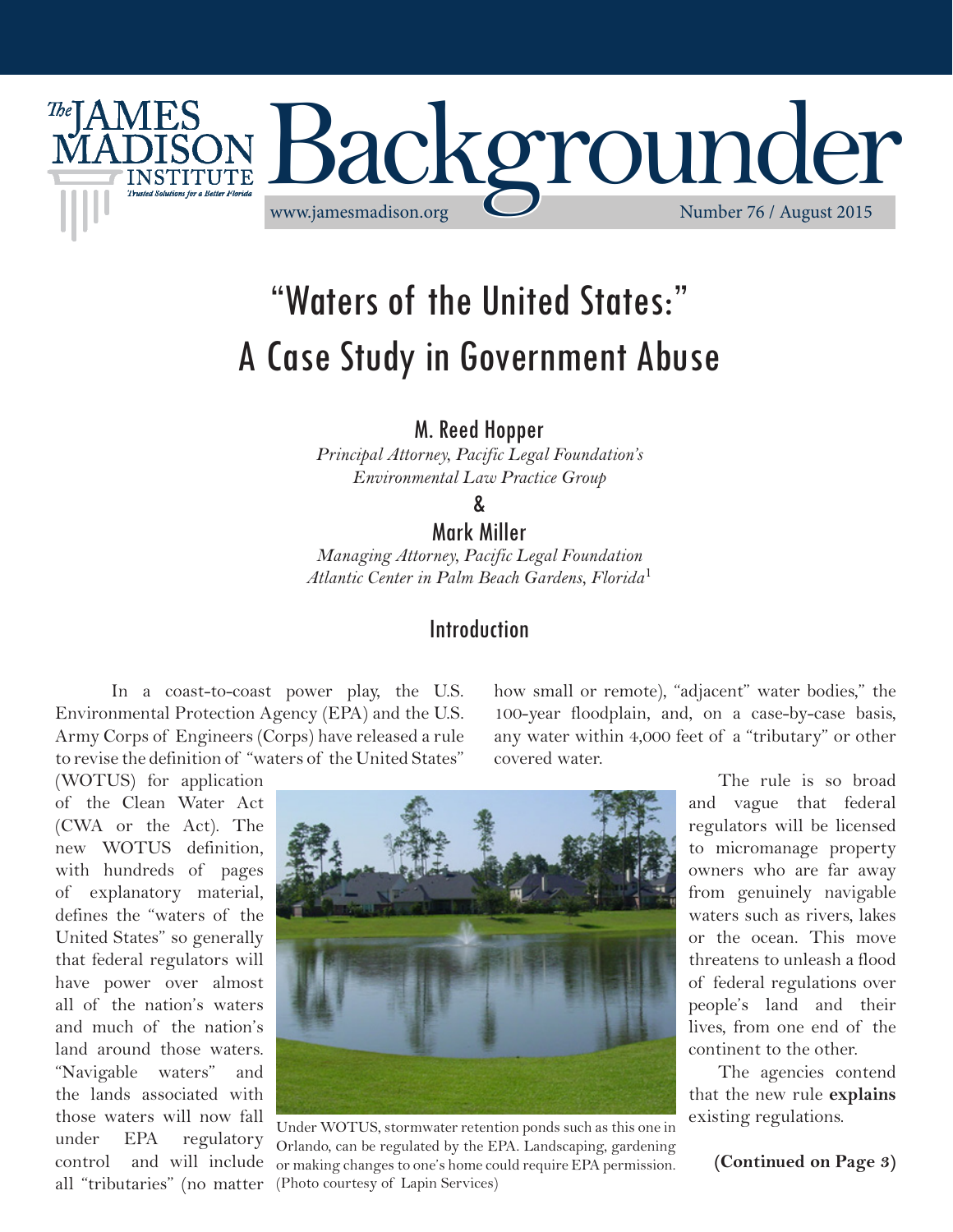## The James Madison Institute

*Trusted Solutions for a Better Florida*

Founded in 1987 by Dr. J. Stanley Marshall, The James Madison Institute is a non-partisan policy center dedicated to advancing the free-market principles of limited government, individual liberty, and personal responsibility.

> Board of Directors Chairman: **Allan Bense**, Panama City

President & CEO: **Dr. J. Robert McClure, III** Vice Chairman: **Robert H. Gidel, Sr.,** Orlando Secretary: **Jeffery V. Swain**, Tallahassee Treasurer: **Glen T. Blauch**, Naples

**J. F. Bryan, IV,** Jacksonville **Charles E. Cobb,** Coral Gables **Stan W. Connally, Jr.,** Pensacola **George W. Gibbs, III,** Jacksonville **L. Charles Hilton, Jr.,** Chairman Emeritus, Panama City **John T. Hrabusa,** Lakeland **John F. Kirtley,** Tampa **Frederick W. Leonhardt,** Orlando **Thomas K. Sittema,** Orlando **Dr. J. Stanley Marshall,** JMI Founder (1923-2014)

## Research Advisory Council **Dr. Michael Bond,** University of Arizona

**Jack Chambless,** Valencia College **Dr. Marshall DeRosa,** Florida Atlantic University **Dr. Thomas DiBacco,** American University **Dr. Dino Falaschetti,** Mercatus Center at George Mason University **Elizabeth Price Foley, J.D.,** Florida International UniversityCollege of Law **Dr. James Gwartney,** Florida State University **Dr. Bradley K. Hobbs,** Florida Gulf Coast University **Dr. Randall Holcombe,** Florida State University **Robert Poole,** Reason Foundation **Dr. Barry Poulson,** University of Colorado **Dr. Linda Raeder,** Associate Professor of Political Science at Palm Beach Atlantic University **J.B. Ruhl, J.D.,** Florida State University College of Law Peter Schweizer, Government Accountability Institute **Sam Staley,** DeVoe L. Moore Center at The Florida State University **James M. Taylor, J.D.,** Heartland Institute **Dr. J. Antonio Villamil,** Founder & Principal of The Washington Economics Group, Inc.

Staff Directory **Dana Edwards,** Digital Strategist **Alyssa Gill,** Director of Events and Logistics **Francisco Gonzalez,** Vice President of Advancement **Travis Keels,** Director of Public Affairs **Becky Liner,** Executive Vice President **Michael Lovetro,** Development Coordinator **Jill Mattox,** Foundation Grants Manager **William R. Mattox, Jr.,** Director of the Center for Educational Options **Sal Nuzzo,** Vice President of Policy & Director of the Center for Economic Prosperity **Don Orrico,** Southwest Florida Development Director Daniel Peterson, Director of the Center for Property Rights **Scott K. Sholl,** Florida Verve Editor **Clay Tullos,** Finance Manager **Amanda Vossman,** Assistant Director of the Center for American Ideals **Valerie Wickboldt,** Vice President of Communications

### About JMI's Research: Our Pledge to You

Research topics are selected by JMI's Committee on Public Policy. Published research focuses on topics relevant to Florida and the Institute's mission of promoting freemarket principles and robust debate concerning Florida's current problems and future challenges. The findings and conclusions in JMI's publications are those of the authors and do not necessarily reflect the view of JMI's members, staff, or Board of Directors. JMI does not conduct sponsored research at the behest of donors, nor do the providers of research grants exercise control over the methodology, findings, or conclusions of the research. When a peer review of an author's methodology or conclusions is deemed appropriate, a draft may be submitted to an appropriate Research Advisory Council member.

THE JAMES MADISON INSTITUTE

The Columns 100 North Duval Street Tallahassee, FL, 32301

Phone: 850-386-3131 Fax: 850-386-1807  $jm(\mathcal{Q})$ jamesmadison.org www.jamesmadison.org

The findings and conclusions in this publication are those of the author and do not necessarily reflect the views of The James Madison Institute members, staff, or directors. The Institute does not attempt<br>to aid or hinder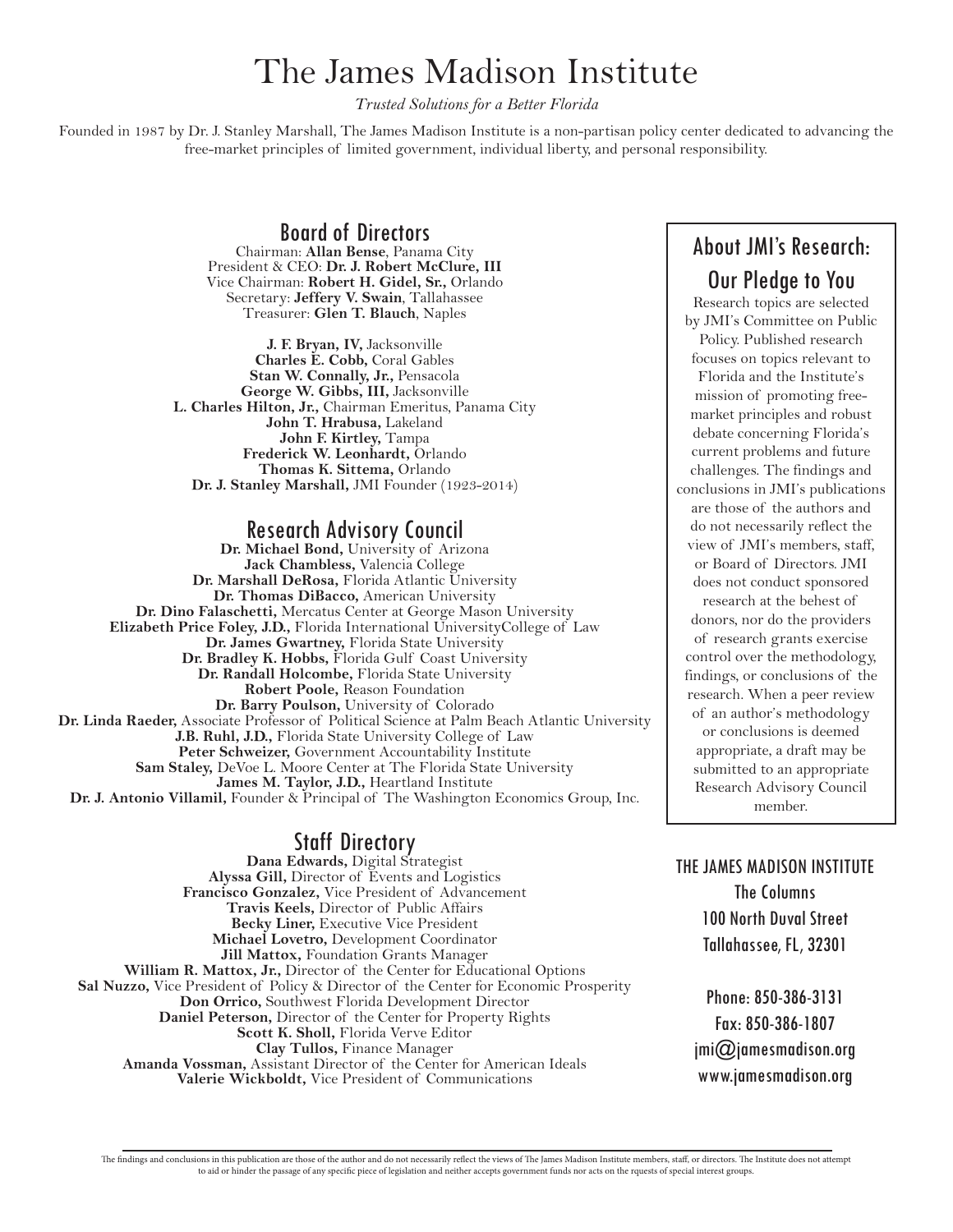# "Waters of the United States:" A Case Study in Government Abuse

#### **(Continued from Front Cover)**

But, in fact, it **expands** regulations by completely redefining the scope of federal authority under the Act. The Corps and EPA claim to have found authority under the CWA to regulate virtually all waters, and apparently dry land, in the United States. With absurdly few exceptions, nearly any wet area may now be subject to federal control.

This expansion of federal power may be unrivaled in American federal regulatory history. The agencies' new rule exceeds federal jurisdiction and usurps the power of the States, including Florida's right to manage local land and water resources. It nullifies constitutional limits on federal authority and its implementation puts virtually all waters and much of the land in Florida under the control of the Army Corps of Engineers and the EPA.

The result of this expanded regulatory authority is that property owners must contend with a new federal layer of compliance and permitting bureaucracies before altering or using their property. Since an individual permit typically costs on average more than \$270,000, and \$28,000<sup>2</sup> for a nationwide permit, this power grab will come at a monumental cost to Florida's economy. If you own property in Florida, you may very well face federal oversight over any changes you seek to make to that property, because of this new rule.

According to the U.S. Supreme Court, sudden and expansive interpretations of long-standing laws are unreasonable and should be met with skepticism.3 The WOTUS rule certainly fits that bill. Floridians who believe in States' rights and limited government must understand the nature of this power grab and work with others to oppose the federal government's efforts to thwart years of Supreme Court precedent via this unprecedented arrogation of power.

#### Background of WOTUS

On April 21, the EPA and the Corps jointly released a new proposed rule "Definition of Waters of the U.S." or WOTUS under the Clean Water Act. The proposed rule was published in the Federal Register and public comment was taken nearly until November. The Final Rule was issued on June 29, 2015 and it officially redefined and expanded

*" With absurdly few exceptions, nearly any wet area may now be subject to federal control. This expansion of federal power may be unrivaled in American federal regulatory history. "*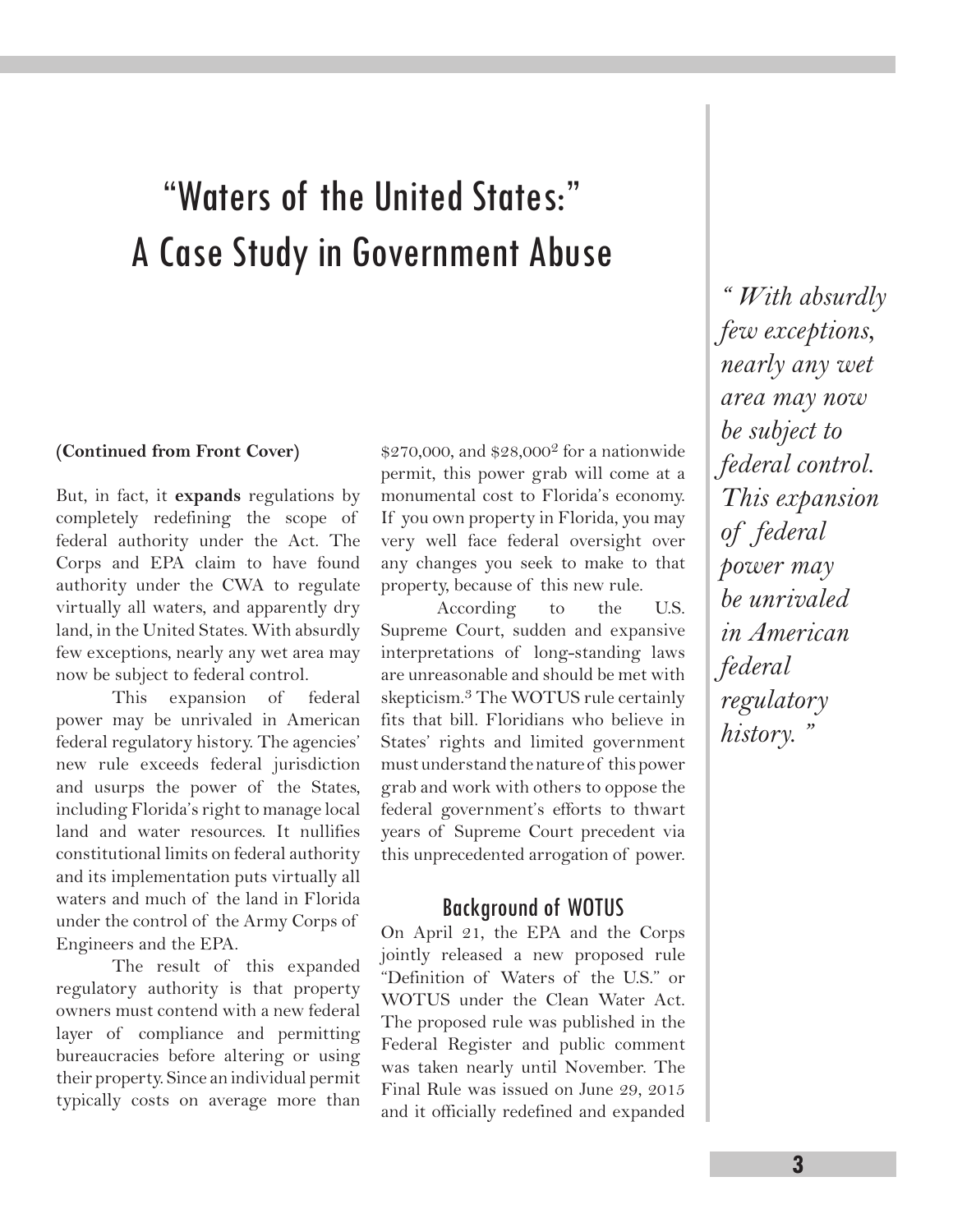

the definition of jurisdictional WOTUS under the CWA. The rule will begin to be implemented 60 days from publication in the Federal Register; therefore, at the end of August 2015, these changes will begin to take effect unless one of the many lawsuits sees success. WOTUS is critical to the CWA. The CWA, passed in 1977, amended the Federal Water Pollution Control Act of 1972 and is considered to be one of the first and most influential modern environmental laws. The intent of Congress in passing the CWA was expressed in the Act itself: **"to recognize, preserve, and protect the primary responsibilities and rights of the States"** to control local land and water use. It empowered the EPA to have regulatory authority over "navigable waters" and waters with a

"significant nexus" to navigable waters.

 But, over the years, the Corps and EPA have a history of abusing their power under the CWA. On more than one occasion, the Supreme Court has admonished these agencies for overreaching their authority.

In 2001, the Court held that regulation of remote ponds exceeded the Corps and EPA's statutory authority and raised constitutional questions.4 In 2006, a plurality of the Court held that the EPA's expansive interpretation of the CWA was overly broad and created unconstitutional intrusions of federal power into state concerns.5 And in 2012, Justice Samuel Alito noted the EPA's expansive reading of the CWA put private property owners at the mercy of the EPA.6 Unfortunately, the agencies'



Paynes Prairie in Gainesville, shown here in its normal state, is located in a 100-year floodplain. Under the new EPA WOTUS rule it would be considered navigable water and therefore subject to EPA jurisdiction and regulation. The term "100-year flood" is used in an attempt to simplify the definition of a flood that statistically has a 1 percent chance of occurring in any given year. (Photo courtesy of Visit Gainesville)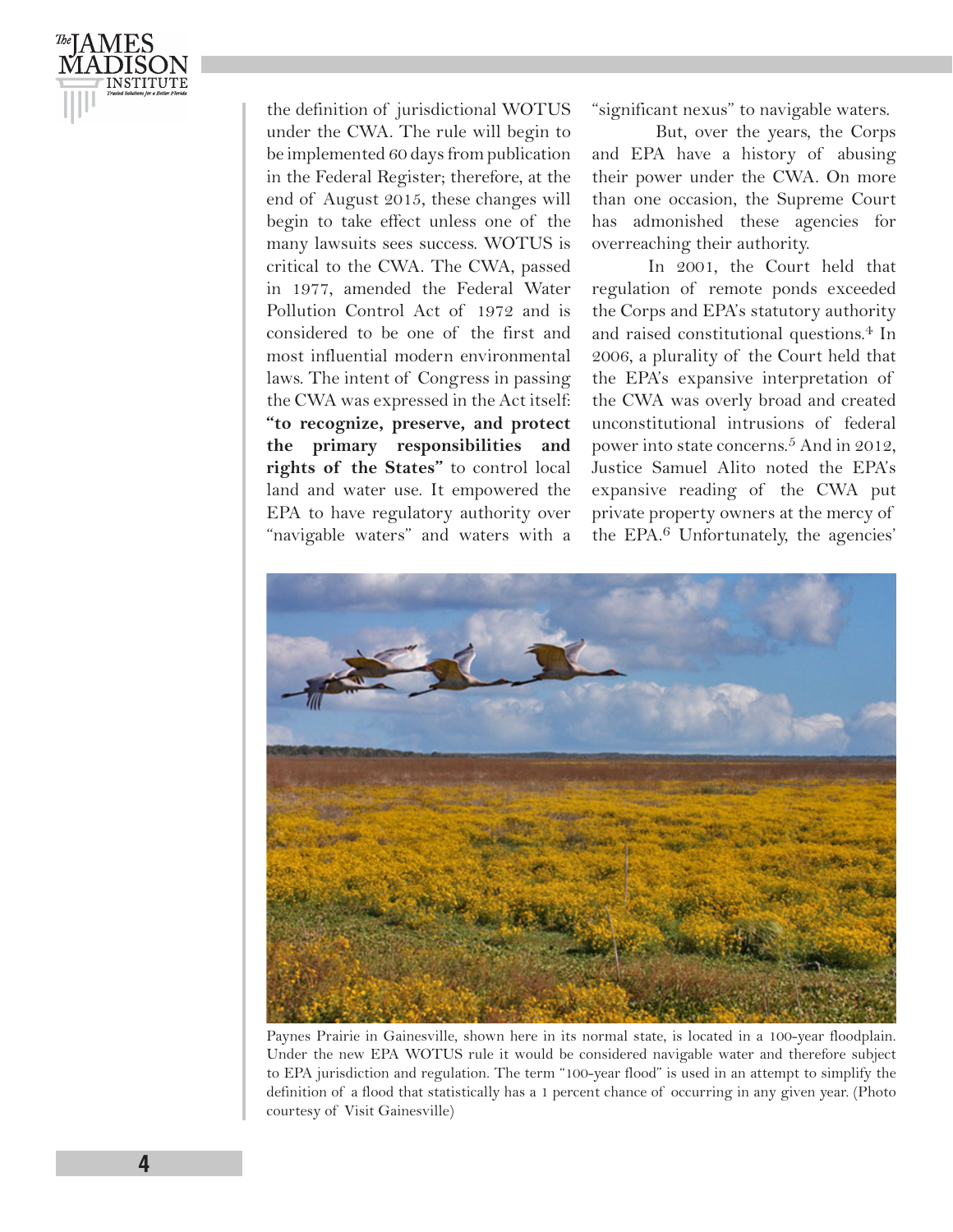decision to implement the new WOTUS rule suggests the agencies will not abide by the limitations that the Constitution imposes on them.

#### WOTUS: A Question of Authority

The question is not *whether* the country will protect its water. The question is *who* has the constitutional authority to do so. The CWA itself expressly provides that *the states* have the primary responsibility to manage the water assets of the nation:

(b) Congressional recognition, preservation, and protection of primary responsibilities and rights of States

*It is the policy of the Congress to recognize, preserve, and protect the primary responsibilities and rights of States to prevent, reduce, and eliminate pollution, to plan the development and use (including restoration, preservation, and enhancement) of land and water resources, and to consult with the Administrator in the exercise of his authority under this chapter.*7

This congressional recognition of the states' primary responsibility makes sense because regulating ditches, prairie potholes, and the like, exceed the scope of Congress's Commerce Clause authority via the United States Constitution. In defiance of the black letter law of the CWA itself, the newly proposed rule that would be unleashed under the Corps and EPA vastly—and illegally—expands federal regulatory power under the CWA through a practically open-ended new definition of the term, "waters of the United States." Again, although government officials publicly claim the new rule does not enlarge their power over average Americans, and is consistent with Supreme Court decisions interpreting the CWA, this could not be further from

the truth.

In the 2006 case of *Rapanos*, 8 for example, the Supreme Court held that the federal government could not regulate all "tributaries" to navigable waterways, and reaffirmed that isolated water bodies are off-limits to federal regulators. But these are the very waters that the new rule purports to regulate.

EPA Administrator Gina McCarthy claims the new rule will clarify which waters are regulated under the CWA without expanding the scope of the Act. Meanwhile, the agencies' economic analysis provides that "the vast majority of the nation's water features are located within 4,000 feet of a covered tributary, traditional navigable water, interstate water, or territorial sea."9 But in fact, the rule introduces even more vagueness and uncertainty into the regulatory scheme. It leaves all the previously ill-defined terms in place, like "adjacent," "wetland," and "discharge," while adding a handful of equally malleable terms such as "floodplain," "tributary," and "significant nexus."

The new rule leads to unpredictable and subjective enforcement of the law. That is why Judge Jane Kelly of the Eighth Circuit Court of Appeals recently noted "how difficult and confusing it can be for a landowner to predict whether or not his or her land falls within CWA jurisdiction  $\ldots$  [t] his is a unique aspect of the CWA; most laws do not require the hiring of expert consultants to determine if they even apply to you or your property."10 The new rule exacerbates the problem that Judge Kelly identified as already existing in the Act.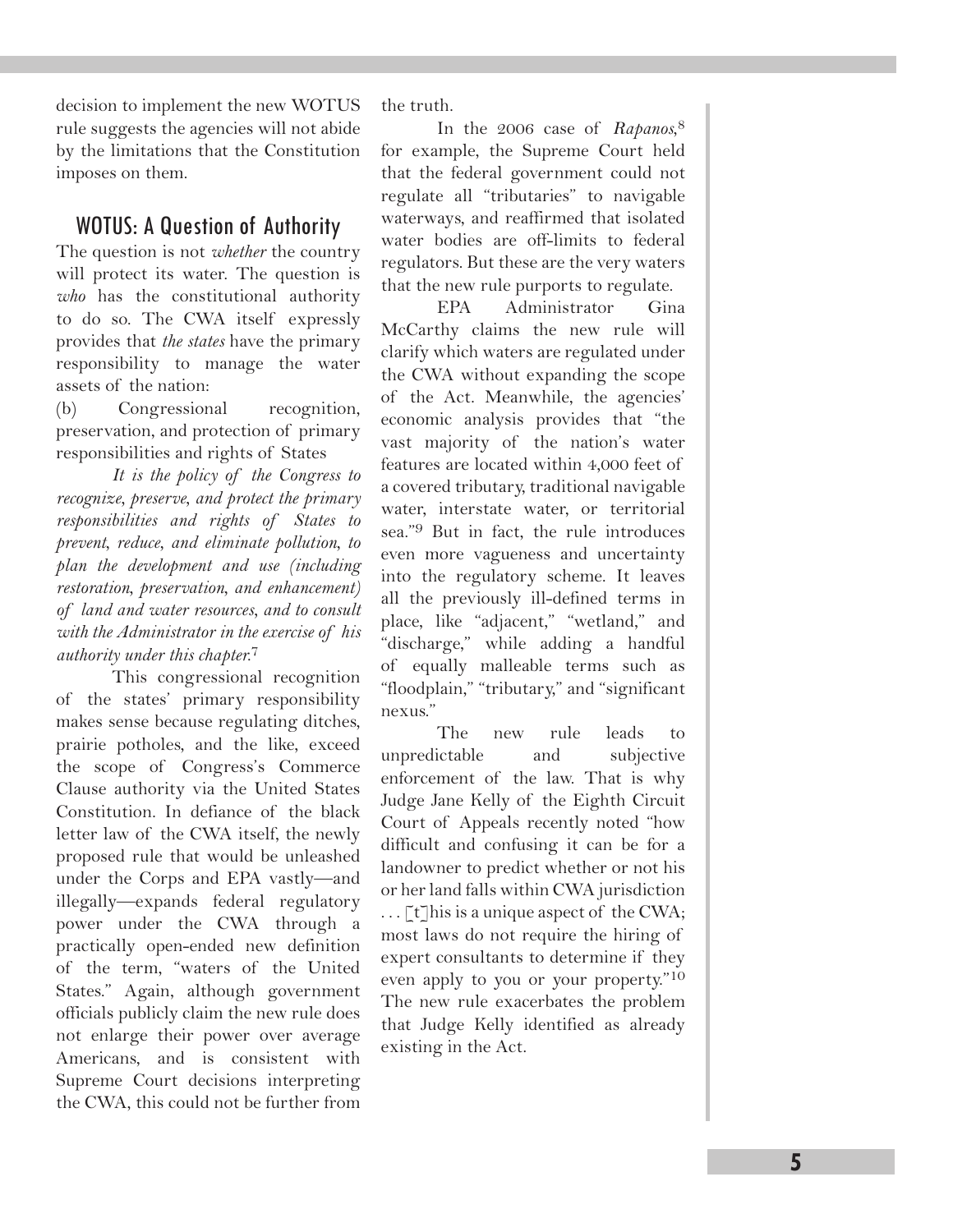



This map of Florida highlights counties (shaded in light blue) located in 100-year floodplains. While many of these areas are clearly located in uplands, the new EPA WOTUS rule will define them as navigable waters. The businesses, homes, or farms located within them will now fall under EPA jurisdiction and subject to EPA regulations. (Photo courtesy of ARCGIS)

### WOTUS: Overreach in Nearly Every Way Imaginable

A review of how the WOTUS rule seeks to expand EPA jurisdiction over the current state of the regulatory framework demonstrates why property owners and groups like Pacific Legal Foundation are challenging the rule.

#### **Jurisdiction Over Traditional Navigable Waters**

The rule purports to retain its existing definition of "traditional navigable waters" as those waters that "are currently used, were used in the past, or may be susceptible to use in interstate or foreign commerce[.]"11 This emphasis on the use of such channels for commerce is consistent with the longstanding definition of "traditional" or "navigable-in-fact" waters as described by the Supreme Court in *The Daniel Ball*, 77 U.S. 557 (1870), and recently reiterated by the Court,<sup>12</sup> wherein the Court held that the Corps could not regulate isolated water bodies and that, through the CWA, Congress intended to exert nothing "more than its commerce power over navigation."13

The new rule may so purport, but that is not what it actually does. The new rule brazenly declares that "traditional navigable waters" under the CWA will include any water for which a federal court has determined that the water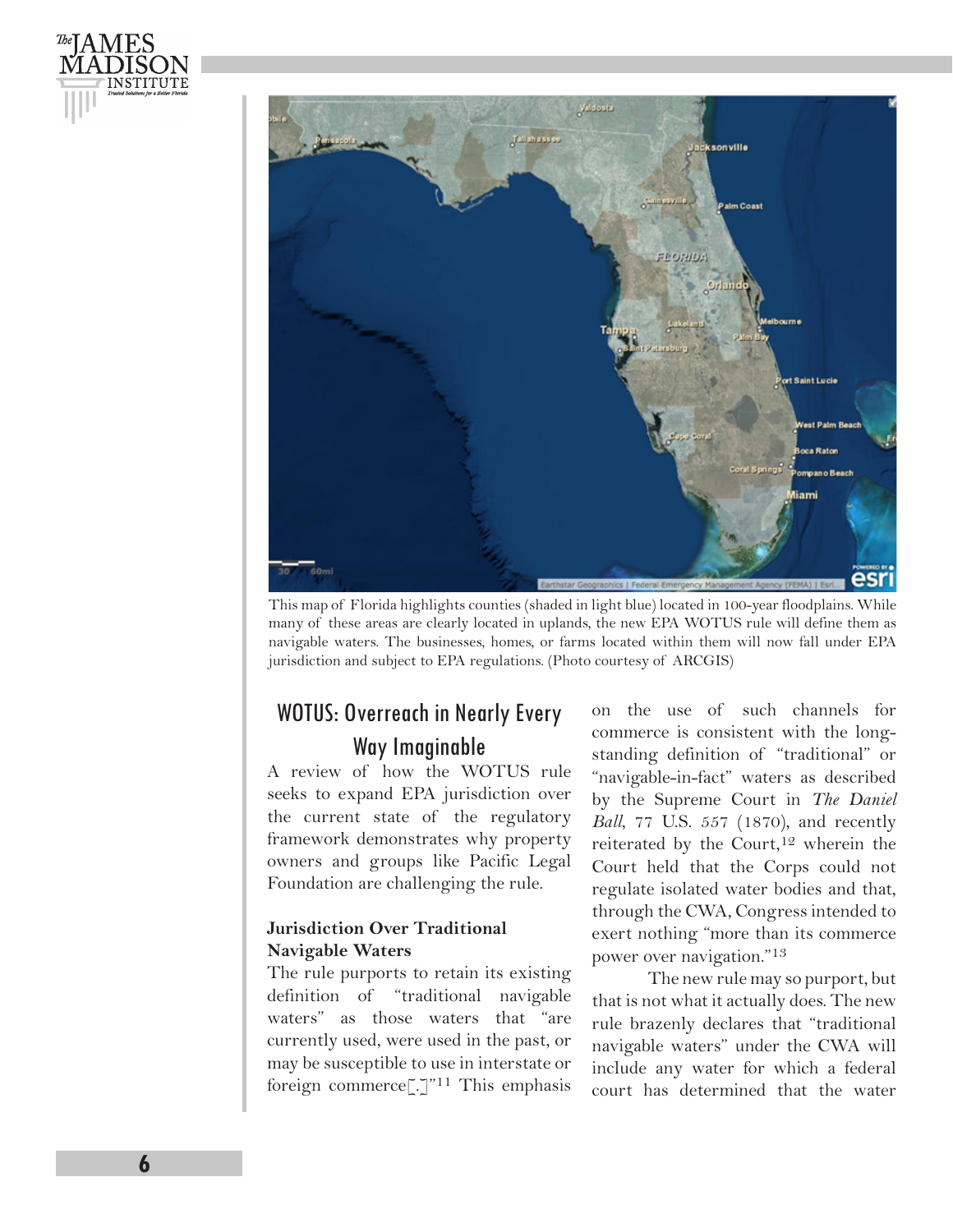body is navigable-in-fact under federal law.14 This would include navigability determinations that have nothing to do with interstate commerce or commercial navigation, as the definition expressly requires.

The government attempts to avoid the bar set by the Supreme Court through the new rule in a myriad of ways. A determination of navigability under some other law is not sufficient to satisfy the Commerce Clause requirements of the CWA and transport by boat alone is insufficient to establish a "traditional navigable water."

#### **Jurisdiction Over Interstate Waters**

The new proposed rule asserts that the Corps and EPA have authority under the CWA to categorically regulate all interstate waters, even if they are not navigable-in-fact and have no connection to interstate commerce.<sup>15</sup> But, these agencies conveniently overlook the obvious; the CWA is not a general mandate to regulate all waters. Congress does not have that power. The Act is based on Congress's constitutional power to regulate interstate commerce.16 The Supreme Court has limited that power to the regulation of interstate commerce channels (such as navigable-in-fact waters), objects under the jurisdiction of interstate commerce (such as commodities that are bought and sold), and activities that substantially affect interstate commerce.17

By definition, anything regulated under the CWA must have a substantial connection to interstate commerce. That's why the Act prohibits certain discharges to "navigable waters" and not to all waters. Therefore, the regulation of all interstate waters exceeds both statutory and constitutional authority.

Nevertheless, the rule also asserts18 that the precursor statutes to the CWA always subject interstate waters and their tributaries to federal jurisdiction. But this is not so. As the plurality observed in *Rapanos*, "[f]or a century prior to the [Clean Water Act], we had interpreted the phrase 'navigable waters of the United States' in the Act's predecessor statutes to refer to interstate waters that are 'navigablein-fact' or readily susceptible to being rendered so."19 In fact, "[a]fter the passage of the [Clean Water Act], the Corps initially adopted this traditional judicial definition of the Act's term 'navigable waters.'"20

Based on this understanding, the Supreme Court set out the contours of the CWA in *United States v. Riverside Bayview Homes, Inc.*, 474 U.S. 121 (1985), *SWANCC*, and *Rapanos*. *Riverside Bayview* authorized federal regulation of wetlands "adjacent" to (i.e., physically abutting) "traditional navigable waters." The court did not, however, equate interstate waters with "traditional navigable waters." *SWANCC* prohibited federal regulation of "isolated water bodies" but did not carve out an exception for interstate waters.

Likewise, in *Rapanos*, the plurality authorized federal regulation of relatively permanent rivers, lakes, and streams (and certain "adjacent" wetlands) connected to "traditional navigable waters." But the plurality did not equate interstate waters with "traditional navigable waters." Nor did Justice Anthony Kennedy do so in his concurrence. In *Rapanos*, Justice Kennedy authorized federal regulation of wetlands that have a "significant nexus" with "traditional navigable waters." But, like the plurality, Justice

*"By definition, anything regulated under the CWA must have a substantial connection to interstate commerce. "*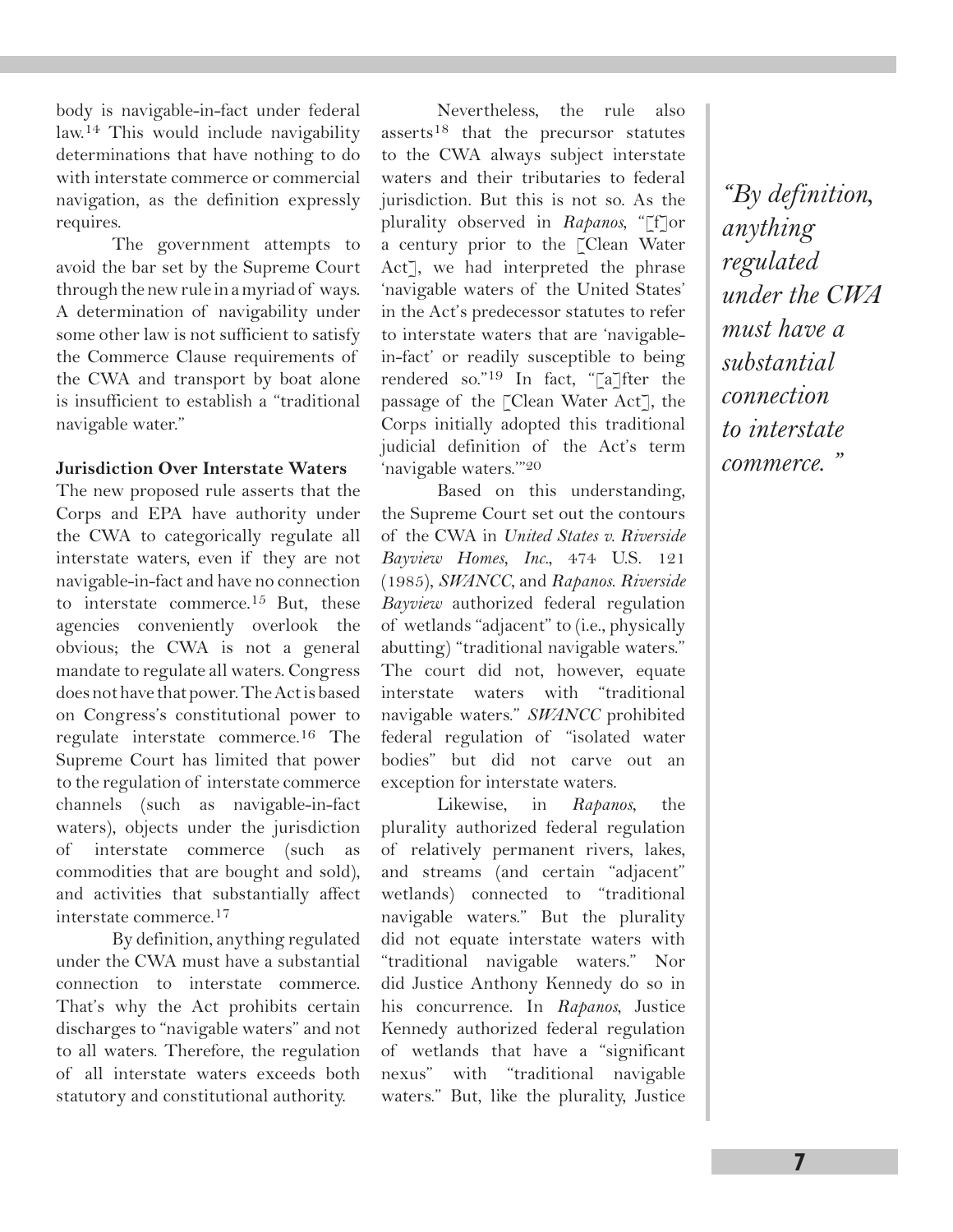

Kennedy did not equate interstate waters with "traditional navigable waters."

Both the plurality and Justice Kennedy were quite explicit in defining jurisdictional waters under the CWA. In all cases, the covered water must be, or have a connection or nexus to, a "traditional navigable water." According to the plurality, "on its only plausible interpretation, the phrase 'the waters of the United States' includes only those relatively permanent, standing or continuously flowing bodies of water 'forming geographic features' that are described in ordinary parlance as 'streams[,] . . . oceans, rivers [and] lakes.'"21 These, in turn, must be "connected to traditional interstate navigable waters."22 Under the plurality opinion, therefore, nonnavigable interstate waters may not be deemed "traditional navigable waters." And, according to Justice Kennedy: "In [*SWANCC*], the Court held, under the circumstances presented there, that to constitute 'navigable waters' under the



Ditches, such as the one pictured above in Jacksonville, could be controlled under the EPA in light of the new WOTUS rule. Property owners wishing to use or develop their land containing a ditch would be subject to the EPA's permission. (Photo courtesy of www.jaxshells.org)

Act, a water or wetland must possess a 'significant nexus' to waters that are or were navigable-in-fact or that could reasonable be so made."23 Thus, Supreme Court precedent precludes categorical regulation of all interstate waters and the treatment of non-navigable interstate waters as "traditional navigable waters."

#### **Jurisdiction Over Tributaries**

The Corps and EPA's claim that virtually all tributaries are subject to the CWA—no matter how remote or inconsequential—defies comprehension and is perhaps the most troubling aspect of the new rule. This is the same argument the agencies made in the *Rapanos* case, which was expressly rejected by both the plurality and Justice Kennedy. All five justices concluded that the agencies' "any hydrological connection" approach could not be sustained.

Rather than narrow the agencies' definition of tributaries, as *Rapanos* requires, the new WOTUS rule defines tributaries more broadly than ever, as 'water that contributes flow, either directly or through another water (including any other WOTUS or even non-jurisdictional waters), from any water used currently or in the past, or just susceptible to, use in interstate or foreign commerce, including all waters which are subject to the ebb and flow of the tide, all interstate waters, including wetlands, the territorial seas, and impoundments, that is characterized by the presence of physical indicators of a bed, banks, and ordinary high water mark.'24 Which is to say, the rule goes too far, certainly well beyond the constitutional strictures established by the Court in *Rapanos*. The *Rapanos* plurality limited federal jurisdiction to a limited subset of non-navigable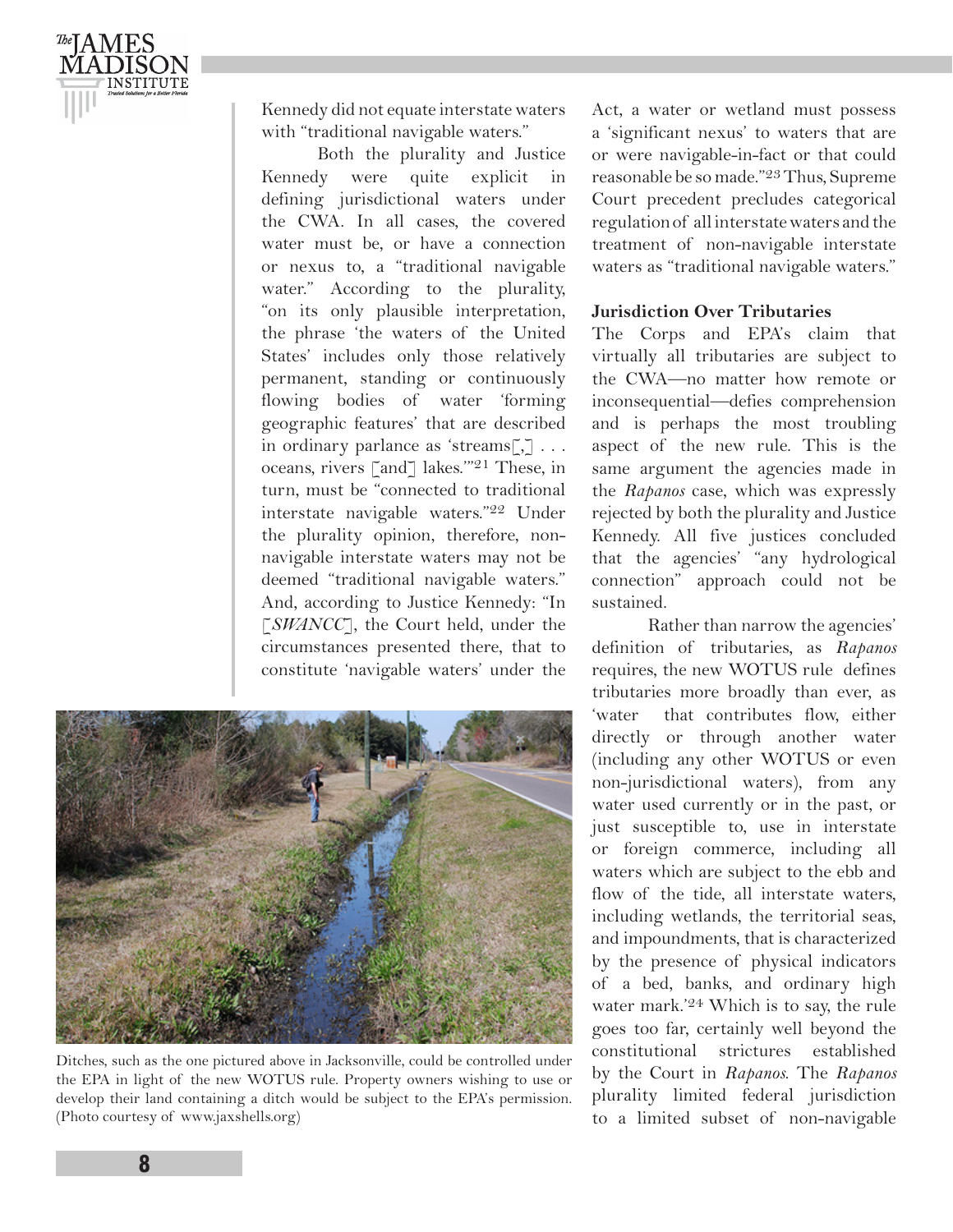tributaries. The new federal regulation of virtually all tributaries raises constitutional conflicts that the Supreme Court has cited as a basis for limiting the scope of the CWA.<sup>25</sup> Therefore, the rule in regards to its expansive definition of tributaries directly conflicts with the *Rapanos* plurality and Justice Kennedy's opinion.

The takeaway: The agencies' unrestrained definition of covered tributaries has already been rejected by a majority on the Supreme Court in *Rapanos*.

#### **Jurisdiction Over Adjacent Waters**

Here too, the agencies propose an unprecedented expansion of federal authority under the CWA. The rule replaces the limited term "adjacent wetlands" with the unlimited term "adjacent waters" and authorize federal regulation of "adjacent waters" by rule.26 According to the rule, the Corps and EPA regulate not only wetlands abutting traditional navigable waters, as the Supreme Court authorized in *Riverside Bayview*, but any water that is "adjacent" to any other covered water, which the Supreme Court has not authorized.

In further disregard for judicial precedent, the rule keeps the term "adjacent" but adds a new definition of "neighboring" which in turn covers:

- Waters where any portion falls within 100 feet of an ordinary high water mark of waters ever used or that could be used for interstate or foreign commerce, and all interstate waters, including interstate wetlands, the territorial seas, impoundments, and tributaries
- Waters where any portion falls within the 100-year floodplain of

any of the just-listed types of waters and is less than 1,500 feet from the ordinary high water mark of that water

Waters where any portion falls within 1,500 feet of the high tide line of those just listed waters other than impoundments or tributaries, and waters where any portion of them are within 1,500 feet of the ordinary high water mark of the Great Lakes.

This addition of the word "neighboring" to the word "adjacent" broadens the meaning of adjacent and makes it that much harder to interpret in any reliable way. Plus, as the American Farm Bureau Federation points out, the EPA and Corps' decision to add the 100-year floodplains to the definition of "neighboring" creates further uncertainty since floodplain maps are not always available, may be outdated, or even inaccurate.27

The reference to 100-year floodplains is particularly odious because it is immensely broad and undefined. Since the floodplain may only contain water during an actual flood, it appears the EPA and Corps' will assert regulatory authority over the floodplain even when dry, much as they regulate "wetland" areas that are dry but for a few days a year. This alone constitutes the largest land grab in U.S. history, encompassing tens of thousands of miles of typically dry land and extending from the lower Mississippi Delta to the smallest streams. The Corps and EPA have already excised the word "navigable" from the term "navigable waters." They now propose excising the word "waters" from the term as well. This flies in the face of federal law,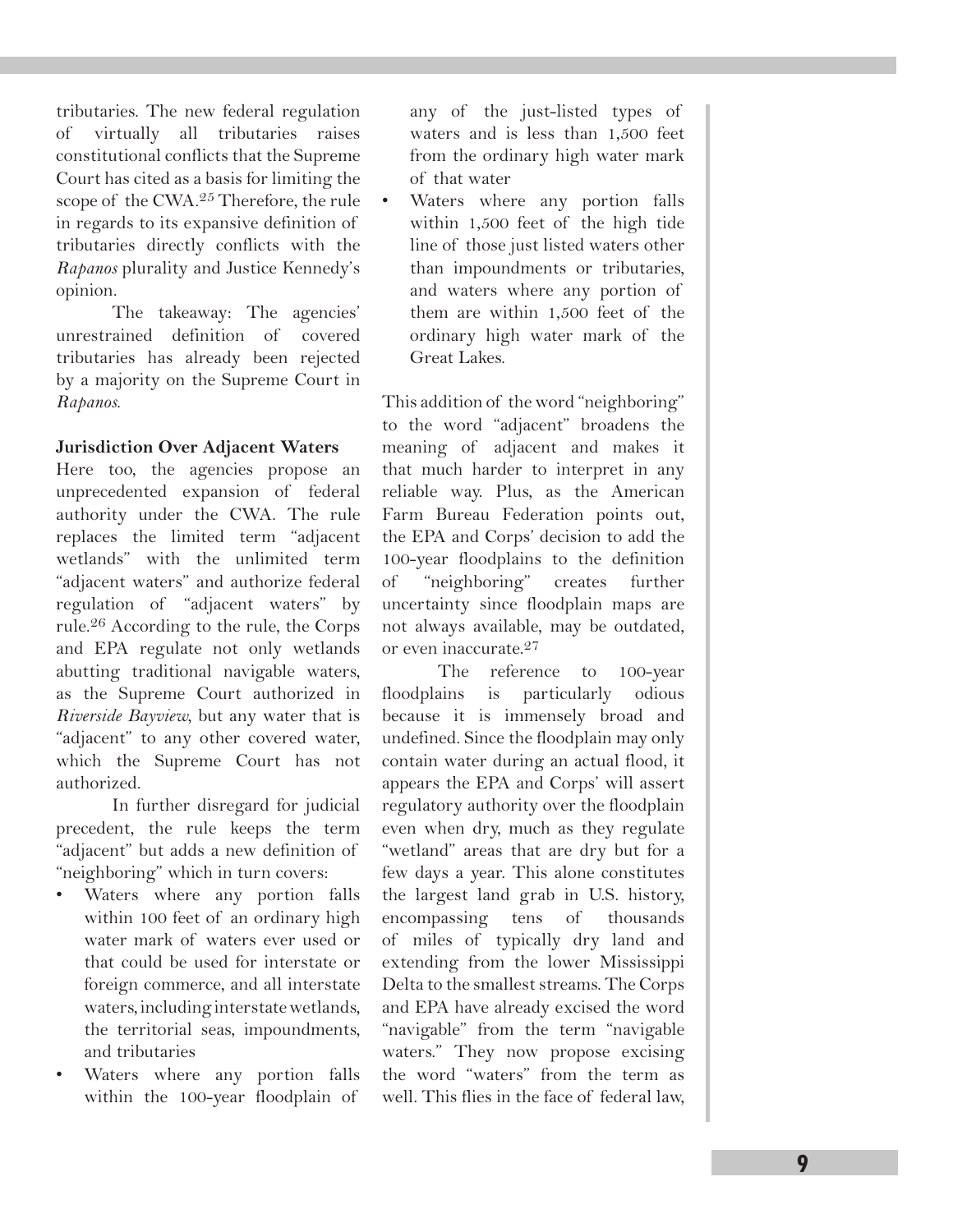*"This flies in the face of federal law, which has held that the Clean Water Act gives the EPA jurisdiction over water only."*

which has held that the Clean *Water* Act gives the EPA jurisdiction over *water* only.28

#### **Jurisdiction Using the Significant Nexus Analysis**

The rule misrepresents the "significant nexus" analysis in a number of ways, not the least of which is that the "significant nexus" analysis should simply be rejected since that analysis flows from Justice Kennedy's lone concurrence in *Rapanos*, and thus should not be viewed as controlling—it is the plurality opinion that should be considered controlling.29 The Corps and EPA compound the error by not only relying on a test that they should ignore, but then misapplying it. They do this in a number of ways.

First, they misstate the standard. The rule states that waters have the requisite significant nexus to navigable waters, interstate waters, or territorial seas if they, either alone *or in combination with similarly situated waters in the region*, significantly affect the chemical, physical, *or* biological integrity of waters that drain into those traditional navigable waters, interstate waters, or territorial seas.30 Justice Kennedy's jurisdictional test, on the other hand, expressly requires the covered water to have a "significant nexus" to traditional navigable waters themselves, *and not just to waters that drain into traditional navigable waters*. 31 The test does not apply to non-navigable intrastate waters as the rule asserts.

Second, Justice Kennedy did not use the disjunctive "or" in describing the effects that must be shown to establish a "significant nexus." According to Justice Kennedy:

"Wetlands possess the requisite nexus, and thus come within the statutory phrase 'navigable waters,' if the wetlands, either alone or in combination with similarly situated lands in the region, significantly affect the chemical, physical, *and* biological integrity of other covered waters more readily understood as 'navigable.'"32

This test is written in the conjunctive with the word "and." On its face, the test calls for a demonstration that the subject water has a significant chemical effect, *and* a significant physical effect, *and* a significant biological effect on a traditional navigable water. By its plain terms, all three effects must be shown. A single significant effect is insufficient to establish federal jurisdiction. The rule does not require this, and is therefore inconsistent with the Kennedy opinion.

Third, the rule misconstrues the level of significance required to satisfy the Kennedy test. The rule states a "significant nexus" will be found if a chemical, physical, or biological effect is more than "speculative or insubstantial." This is incorrect. There is a huge gap between a "speculative or insubstantial" effect and the "significant" effect required by the plain terms of the "significant nexus" test. While Justice Kennedy observed that a "speculative or insubstantial" effect was clearly insufficient to establish federal jurisdiction, a fair reading of the Kennedy opinion reveals that the Justice requires a substantial effect to demonstrate the requisite nexus, and not merely anything more than a speculative or insubstantial effect. A substantial effect on traditional navigable waters, like a substantial effect on interstate commerce, is also required by the Supreme Court in its interstate commerce line of cases. "Absent some measure of the significance of the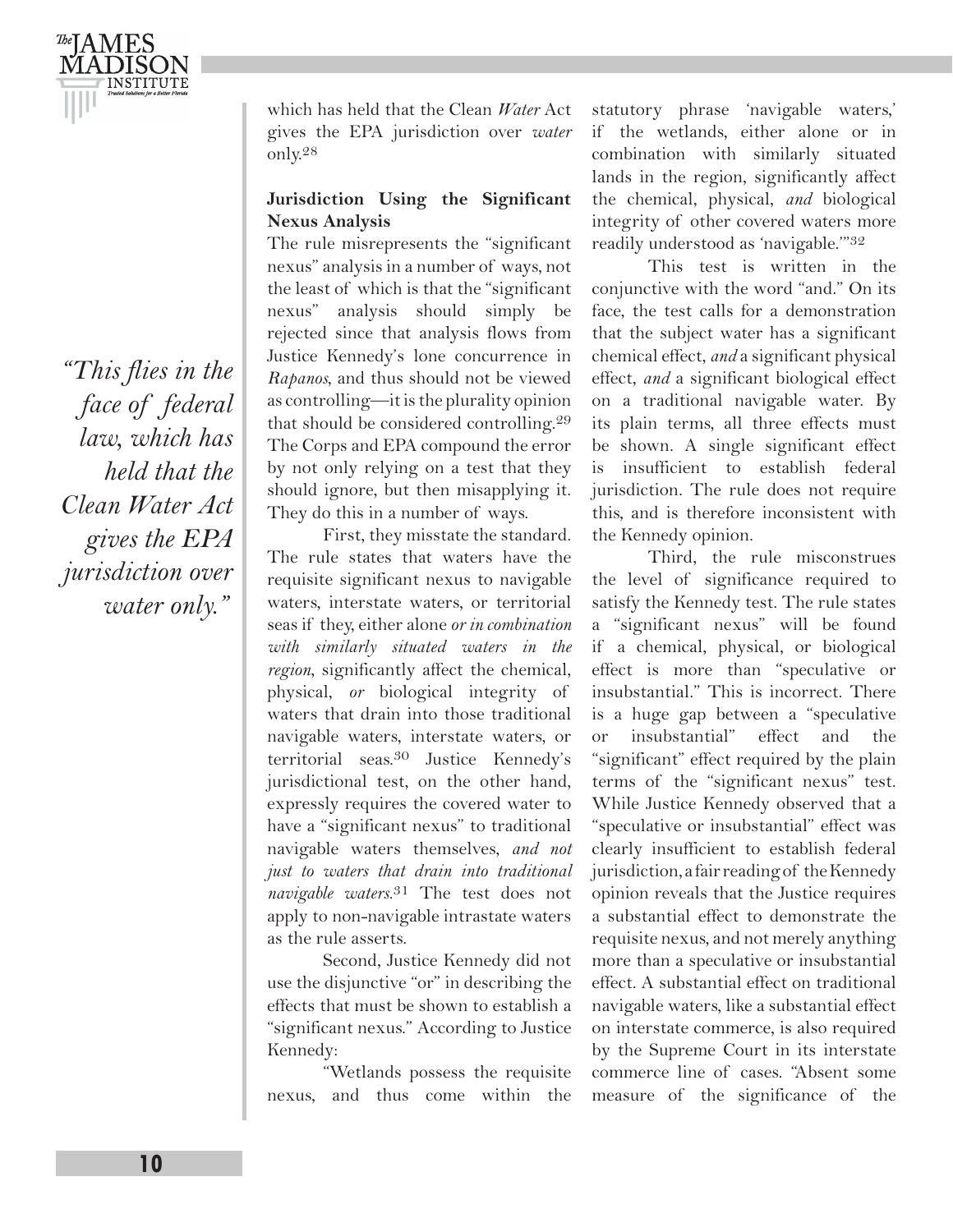connection for downstream water quality, [the mere presence of a hydrological connection<sup>7</sup> standard [is7] too uncertain."33 Therefore, if the rule is to be true to the Kennedy opinion, it must require a demonstration of a substantial chemical, physical *and*  biological effect.

The final rule also provides that to determine "significant nexus" the agencies will assess the following functions: sediment trapping; nutrient recycling; pollutant trapping, transformation, filtering, and transport; retention and attenuation of floodwaters; runoff storage; contribution of flow; export of organic matter; export of food resources; and provision of life cycle dependent aquatic habitat.34 The rule states that a water body has a significant nexus if any single function or combination of functions performed by the water, alone or together with similarly situated waters in the watershed, contributes to the chemical, physical, or biological integrity of the nearest traditional navigable water, interstate water, or territorial sea.35 Once again, we see two federal agencies designing a new rule not in order to clarify its jurisdiction, but to expand it. In other words, the rule is so broad it preordains the outcome. The "significant nexus" test is unconstitutionally too broad.

#### **Waters That Are Not Jurisdictional**

The limited scope of excluded waters is so narrow that by contrast, the list serves to underscore just how broad the rule is. Those waters not included as "waters of the United States" include:

- Waste treatment systems;
- Prior converted croplands;
- Ditches with ephemeral flow that

are not a relocated tributary or excavated in a tributary;

- Ditches with intermittent flow that are not a relocated tributary, excavated in a tributary, or drain wetlands;
- Ditches that do not flow, either directly or through another water, into a traditional navigable water, interstate water, or territorial sea;
- Artificially irrigated areas (a new addition);
- Artificial lakes and ponds (another new addition);
- Artificial reflecting pools or swimming pools;
- Small ornamental waters;
- Incidental water-filled depressions;
- Erosional features;
- Puddles;
- Groundwater:
- Stormwater control features: and
- Wastewater recycling structures.<sup>36</sup>

These exclusions are misleading in that they suggest some waters are excluded but hardly a concession because the list implies virtually all other waters are covered by the Act. The exclusions are too narrow or too uncertain to provide any meaningful limitation on federal authority. Saying the federal government must tell us it will not regulate our backyard pools as a water of the United States tells the American people just how little the government thinks of the limitations placed on its power by the Founding Fathers. Moreover, the agencies have a history of grossly narrowing how they interpret the limitations on their authority. They do so because they know few will ever hold them accountable, since challenging these agencies in federal court is neither easy

*"Saying the federal government must tell us it will not regulate our backyard pools as a water of the United States tells the American people just how little the government thinks of the limitations placed on its power by the Founding Fathers."*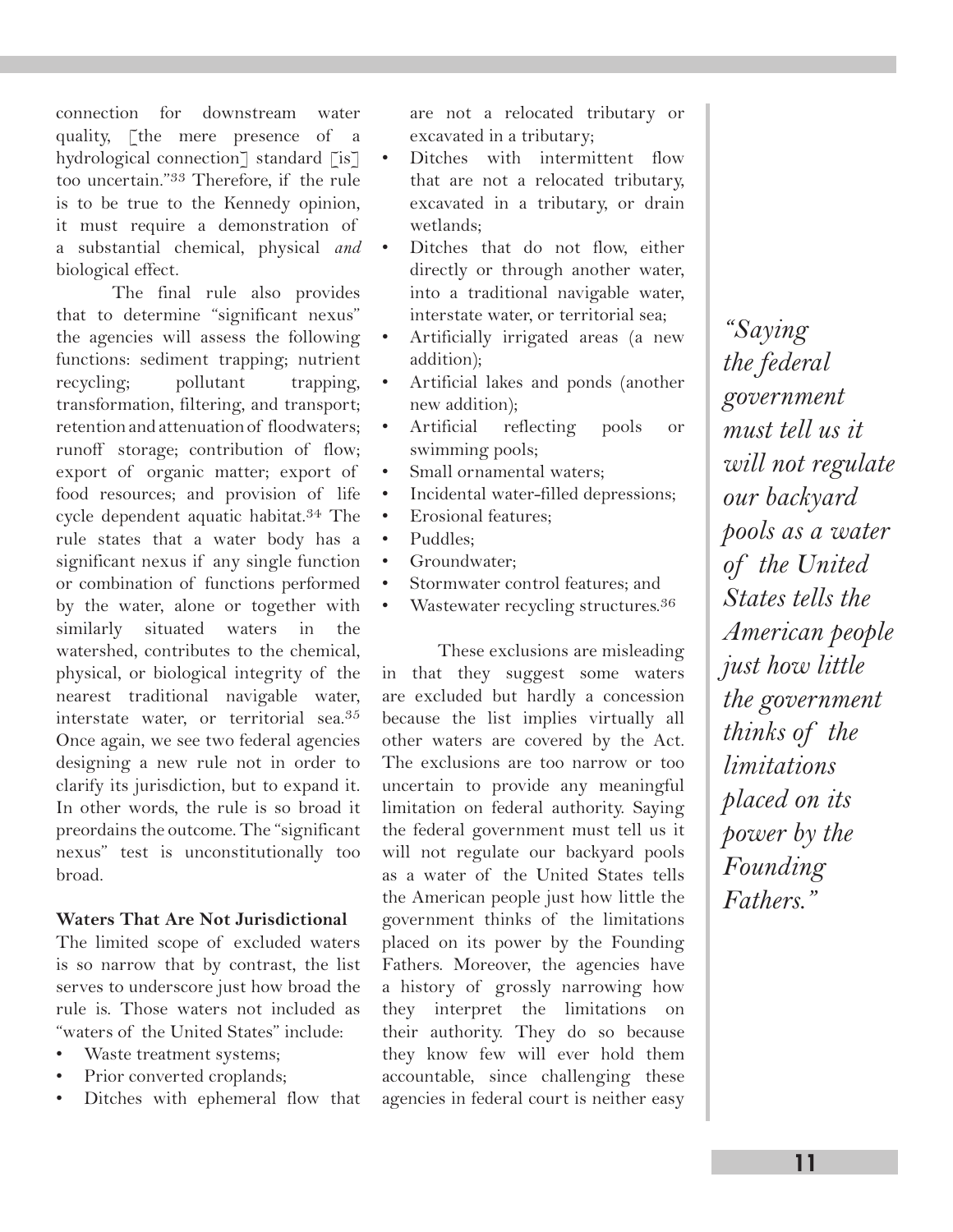

*"Unfortunately, both the certainty and uncertainty created by the new rule will negatively impact the way all Floridians private and public alike seek to utilize their property."*

<sup>The</sup> LAMES

INSTITUTE

An aerial view of Lakeland. The large number of surface water bodies across Florida will make nearly every part of the state subject to EPA regulation. The impact of these regulations, such as costly permits or mitigation requirements, will be felt by residential owners, farmers, ranchers, industries, etc. (Courtesy of Utah Pictures)

nor inexpensive.

It is also difficult for the public to rely on these exclusions given the agencies' hostility toward the longstanding exemptions under the Act. For example, the Corps and EPA have routinely limited the farm exemption in the Act to those ordinary farming practices employed on a particular farm rather than those farming practices common to the industry, as a plain reading of the Act requires. And, the agencies have attempted to limit the "prior converted cropland" exemption (which covers approximately 53 million acres) through "internal policy changes," that the courts have invalidated.37 Limiting exemptions and exclusions is standard practice for these agencies, making the exclusions contained in the proposed rule of little value.

#### WOTUS Rule's Impact on Florida

Regulations applying to water can greatly impact the use of the land surrounding them. Therefore, private property owners and local governments alike "depend on certainty in knowing which waters are considered jurisdictional under the Clean Water Act."38 Unfortunately, both the certainty and uncertainty created by the new rule will negatively impact the way all Floridians—private and public alike—seek to utilize their property.

Senator James Inhofe of Oklahoma perhaps put it best: "[the new WOTUS rule] will drastically affect—for the worse—the ability of many Americans to use and enjoy their [private] property."39 He concludes as much because the new rule provides that the EPA now has the right to regulate any water in a 100-year floodplain, any water within 1,500 feet of a navigable water, any water that is 4,000 feet from a tributary, and any pool or wetland that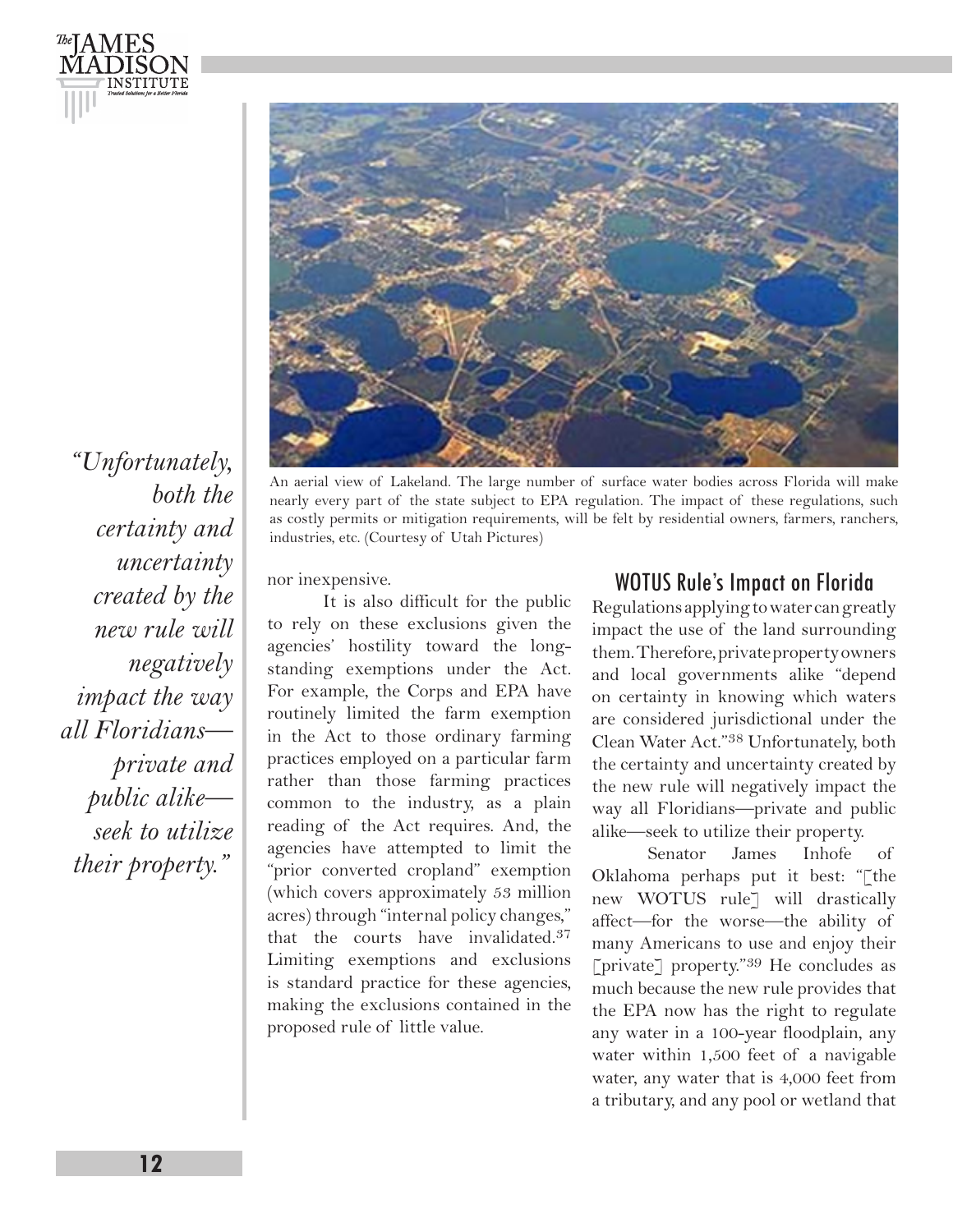the EPA has declared a "regional water treasure" if the agency can identify a significant nexus with a navigable water.40 Here in Florida, that means private property formerly not subject to federal control is now lined up in the sights of the federal agencies. Much of Florida sits within 100-year floodplains, or within 4,000 feet of tributaries or regional water treasures. All of these landowners must now pursue federal approvals for the simplest work on their property or face the prospect of overwhelming federal prosecution.

Likewise, the new rule will hamper local Florida governments that seek to build and maintain infrastructure, engage in much needed road construction, manage ditches, and manage water treatment facilities and stormwater systems not installed on dry land.41 The uncertainty created by the new rule, combined with added compliance costs, will amount to a tremendous drain on the public treasury. All of these impending consequences will occur just to comply with a new rule that is unconstitutional and violates the CWA itself, which says that the states are primarily responsible for managing their water resources.

Florida Commissioner of Agriculture Adam Putnam addressed the problems inherent with federal oversight from Washington, D.C., of wet and dry land in Florida:

"Florida is a unique state, and the EPA's one-size-fits-all, power grab to expand federal government's authority robs Florida's leaders of the ability to make the best decisions for our distinct water bodies. There is little clarity or relief for Florida in these regulations, and the expansion of federal jurisdiction stands to threaten

the sound environmental programs we currently have in place today."42

Likewise, U.S. Representative Tom Rooney, a member of the House Agriculture Appropriations Subcommittee, explained that the costs associated with the EPA's efforts to regulate "ponds and puddles would be laughable if the costs weren't so high. Complying [with the new WOTUS rule] will cost Florida farmers, families, and local governments billions of dollars. It will slow our economic recovery, kill jobs in our state, and hurt our farmers' ability to feed the nation."43

#### Conclusion

Under the new WOTUS rule, a prudent legal practitioner must advise his or her client that the only waters not covered are the few *expressly* exempt. If a water body is not a "traditional navigable water," it is a "tributary." If it is not a "tributary," it is an "adjacent water." If it is not an "adjacent water," it is an "other water." This attempted arrogation of authority extends federal power over local land and water use to an extreme never seen in U.S. history. It is contrary to existing federal law and judicial precedent.

In 2001, the Supreme Court held in *SWANCC* that the Corps and EPA could not regulate isolated water bodies because that would read the term "navigable waters" right out of the Act and raise constitutional questions. But, both groups continued to do so. In 2006, the Supreme Court held in *Rapanos* that the Corps and EPA could not regulate all tributaries with a so-called "ordinary high water mark" because that definition could not be consistently applied and extended to remote ditches, drains, and sewers. But, both groups continued to

*"Much of Florida sits within 100 year floodplains, or within 4,000 feet of tributaries or regional water treasures. All of these landowners must now pursue federal approvals for the simplest work on their property or face the prospect of overwhelming federal prosecution."*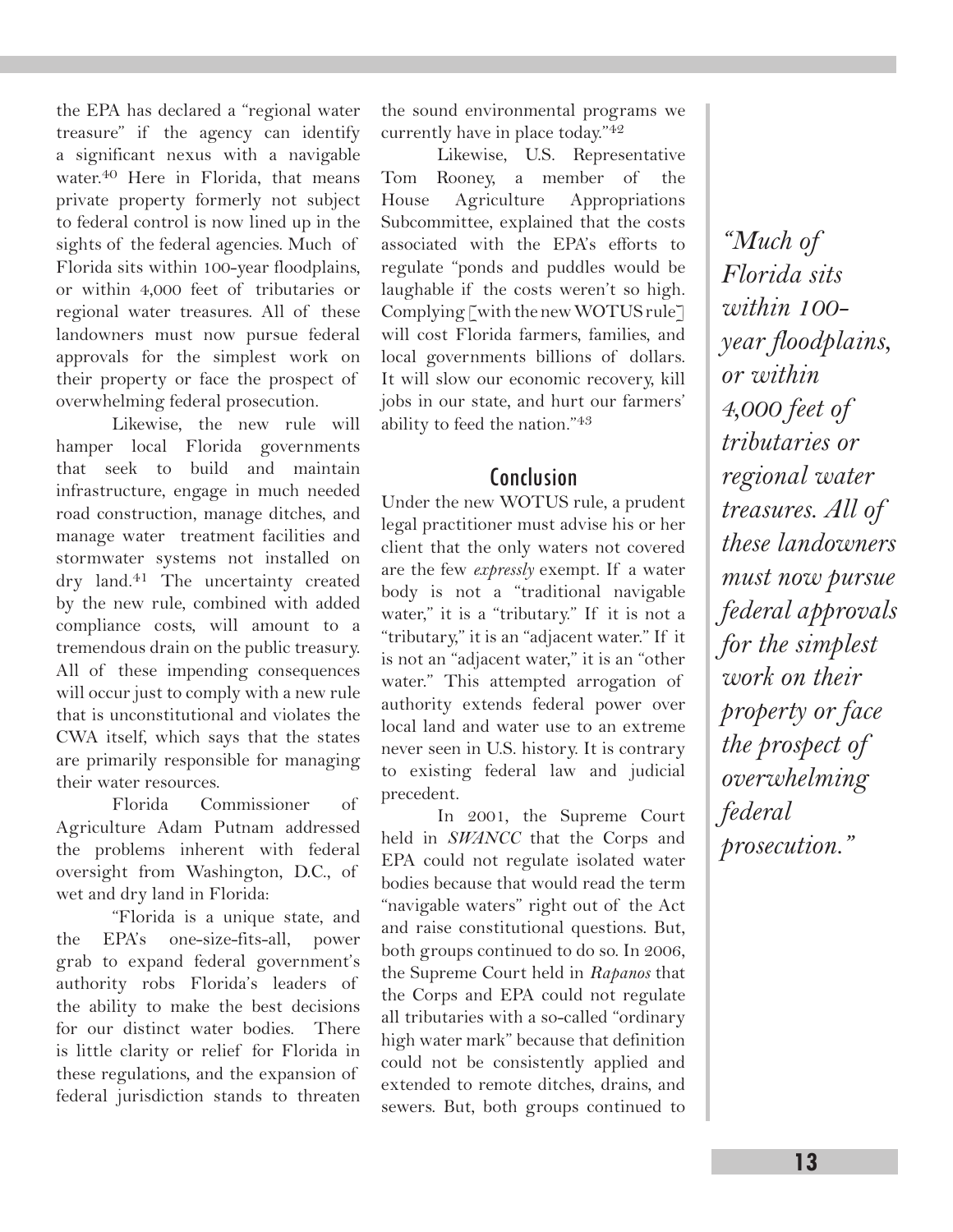*"This attempted arrogation of authority extends federal power over local land and water use to an extreme never seen in U.S. history. It is contrary to existing federal law and judicial precedent."*

do so. Now, through this new rule, the Administration has adopted essentially the same definition of jurisdictional waters the Supreme Court rejected in *SWANCC* and *Rapanos*.

Moreover, the Administration deceptively argues that due to these decisions, millions of people have been denied clean water protections, a point so obviously false in light of state regulation that it fails the straight face test. The Administration then argues that the new rule is necessary to close the regulatory gap while simultaneously claiming the new rule is fully consistent with Supreme Court precedent. The Administration does not seem to grasp this inconsistency.

Instead, the Corps and EPA disingenuously blame the Supreme Court for the agencies' own ineptitude in clearly defining and enforcing their own CWA regulations for more than 40 years. Now the agencies are at it again seeking to expand their power with even broader regulations not supportable under the plain language of the CWA, Supreme Court precedent, and even constitutional constraints.

It must be understood that, unlike a local or state regulation, which can be postponed with a court order until legal proceedings result in a court ruling, this EPA rule is now in the Federal Register and goes into effect on August 28, 2015 regardless of opposition. This leaves two paths open for opposition: legislative and judicial.

On June 29, 2015, the Congressional Research Service issued a report entitled: EPA and the Army Corps' "Waters of the United States" Rule: Congressional Response and Options. Here are the four options available to oppose or change the new rule:

- The Congressional Review Act. If Congress passes a joint resolution disapproving a covered rule under procedures provided by the act, and the resolution becomes law, the rule cannot take effect or continue in effect. The agency may not reissue either that rule or any substantially similar one, except under authority of a subsequently enacted law.
- Appropriations bill limitations. A provision in an appropriations bill can be a mechanism to block or redirect an agency's course of action by limiting or preventing agency funds from being used for the rule.
- Standalone targeted legislation. Other legislation can take several forms, such as a bill similar to limits in an appropriations bill to prohibit EPA and the Corps from finalizing, implementing, or enforcing the proposed rule. Another approach could be legislation to address substantive aspects of the rule that have been criticized.
- Broad amendments to the Clean Water Act. Legislation to affirm or clarify Congress's intention regarding CWA jurisdiction would have broad implications for the CWA, since questions of jurisdiction are fundamental to all of the act's regulatory requirements."

In fact, action has been taken by U.S. Congressman Smith of Nebraska employing the option of a joint resolution. H. J. Resolution 59 was filed July 7, 2015.

However, it must be remembered that any legislation, which might weaken the new rule, will be opposed by the administration. That would mean twothirds of the House and Senate would be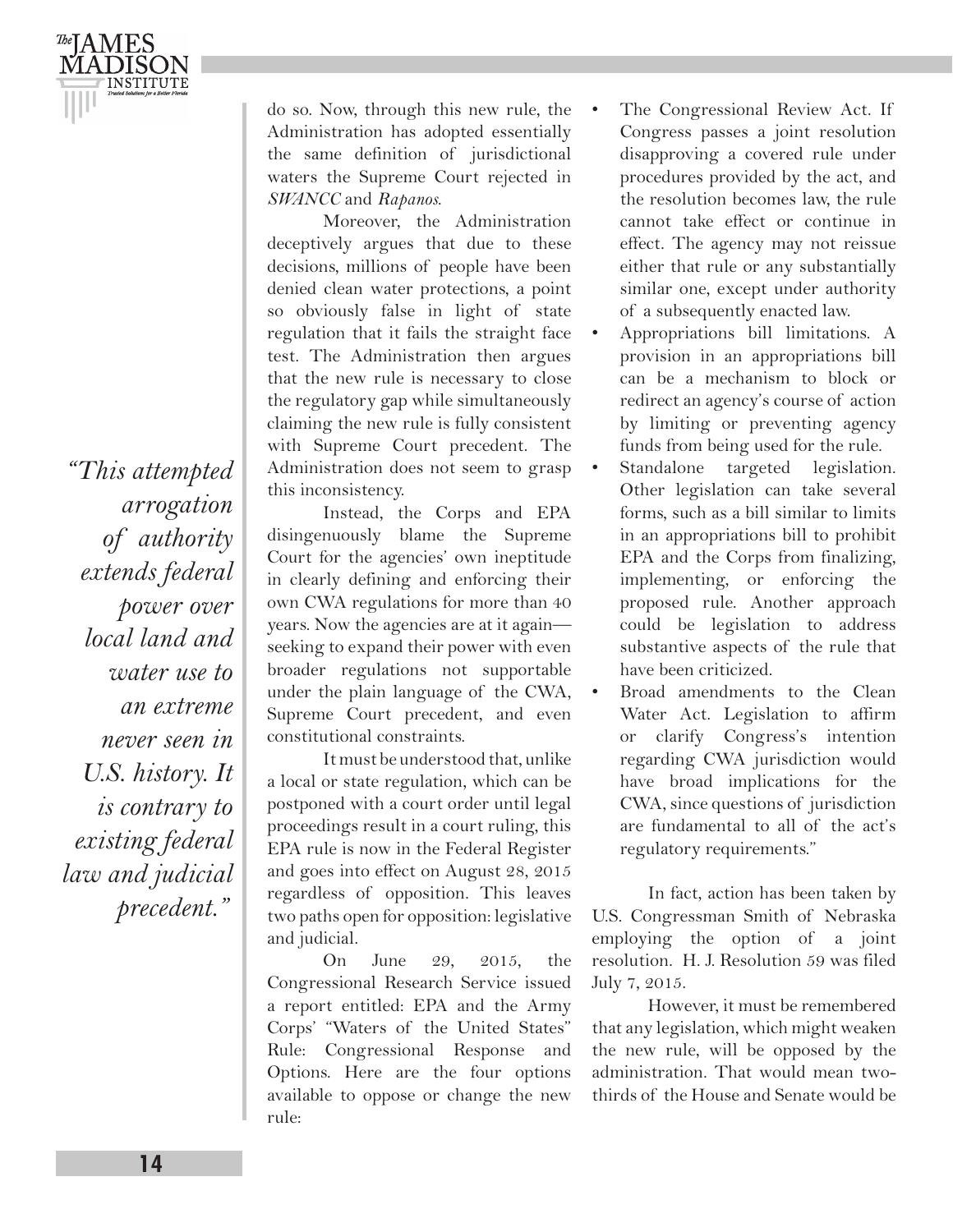required to override a likely veto.

With the legislative option highly unlikely, the remaining option is to oppose it judicially. Already the Pacific Legal Foundation (PLF), numerous business and agricultural groups, and 27 states have filed suits against the EPA and the Army Corps of Engineers seeking to shut down enforcement of the new rule before it begins. If the implementation does begin as scheduled at the end of this month, Floridians should remain watchful and report negative impacts of the new rule to organizations like The James Madison Institute and PLF.

#### About the Authors

**M. Reed Hopper** is a principal attorney in Pacific Legal Foundation's Environmental Law Practice Group. He oversees the foundation's Endangered Species Act Program that is designed to ensure that species protections are balanced with individual rights, the rule of law, and other social values. Mr. Hopper also oversees PLF's Clean Water Act Project that targets illegal federal regulation of wetlands and other waters.

PLF represented John Rapanos, in *Rapanos v. United States*, 547 U.S. 715 (2006), one of the most important wetlands decisions decided by the Supreme Court. Mr. Hopper argued that case and serves as the environmental project director of PLF. He has litigated numerous cases addressing federal jurisdiction under the CWA.

Prior to joining PLF in 1987, Mr. Hopper served as both an environmental protection officer and hearing officer in the U.S. Coast Guard enforcing the Clean Water Act in the Gulf Coast. Mr. Hopper has managed large industrial waste programs and established a consulting

firm for hazardous waste compliance. Additionally, Mr. Hopper has been part of national and state committees to draft and revise numerous environmental laws and regulations, including NEPA, CEQA, ESA, and CESA, and state and federal timber harvesting guidelines.

**Mark Miller** is the managing attorney of PLF's Atlantic Center in Palm Beach Gardens, Florida. He is board-certified in appellate practice.

Mr. Miller has been published in both the Stetson Law Review and the Florida Bar Journal. Martindale-Hubbell has rated him an AV Preeminent attorney, the highest ranking Martindale-Hubbell offers and one that reflects the opinion of other members of the Florida Bar about Mark's ethical standards and legal ability. He is a member of the appellate section of the Florida Bar, chairs the Professionalism Committee for the Martin County Bar Association, and is a Master in the Major B. Harding American Inn of Court.

- **Endnotes**<br>1. Pacific Legal Foundation represented John Rapanos, in *Rapanos v. United States*, 547 U.S. 715 (2006), one of the most important wetlands decisions decided by the Supreme Court. Mr. Hopper argued that case and serves as the environmental project director of PLF. He has litigated numerous cases addressing federal jurisdiction under the CWA. Mr. Miller is the managing attorney of PLF's Atlantic Center in Palm Beach Gardens, Florida. He is board-certified in appellate practice.
- 2. *Rapanos v. United States*, 547 U.S. 715 721 (2006).
- 3. *See Utility Air Regulatory Group v. E.P.A.*, \_\_ U.S. \_\_, 134 S. Ct. 2427, 2444 (2014) ("When an agency claims to discover in a long-extant statute an unheralded power to regulate 'a significant portion of the American economy . . . we typically greet its announcement with a measure of skepticism.").
- 4. *Solid Waste Agency of Northern Cook County v. U.S. Army Corps of Engineers*, 531 U.S. 159 (2001) (known as *SWANCC*).
- 5. *Rapanos v. United States*, 547 U.S. 715 (2006).
- 6. *Sackett v. Environmental Protection Agency*, 132 S. Ct. 1367, 1375 (2012) (Alito, J., concurring).
- 7. 33 U.S.C. § 1251(b) (emphasis added).
- 8. *Rapanos*, 547 U.S. 715.
- 9. U.S. Environmental Protection Agency, *Economic*